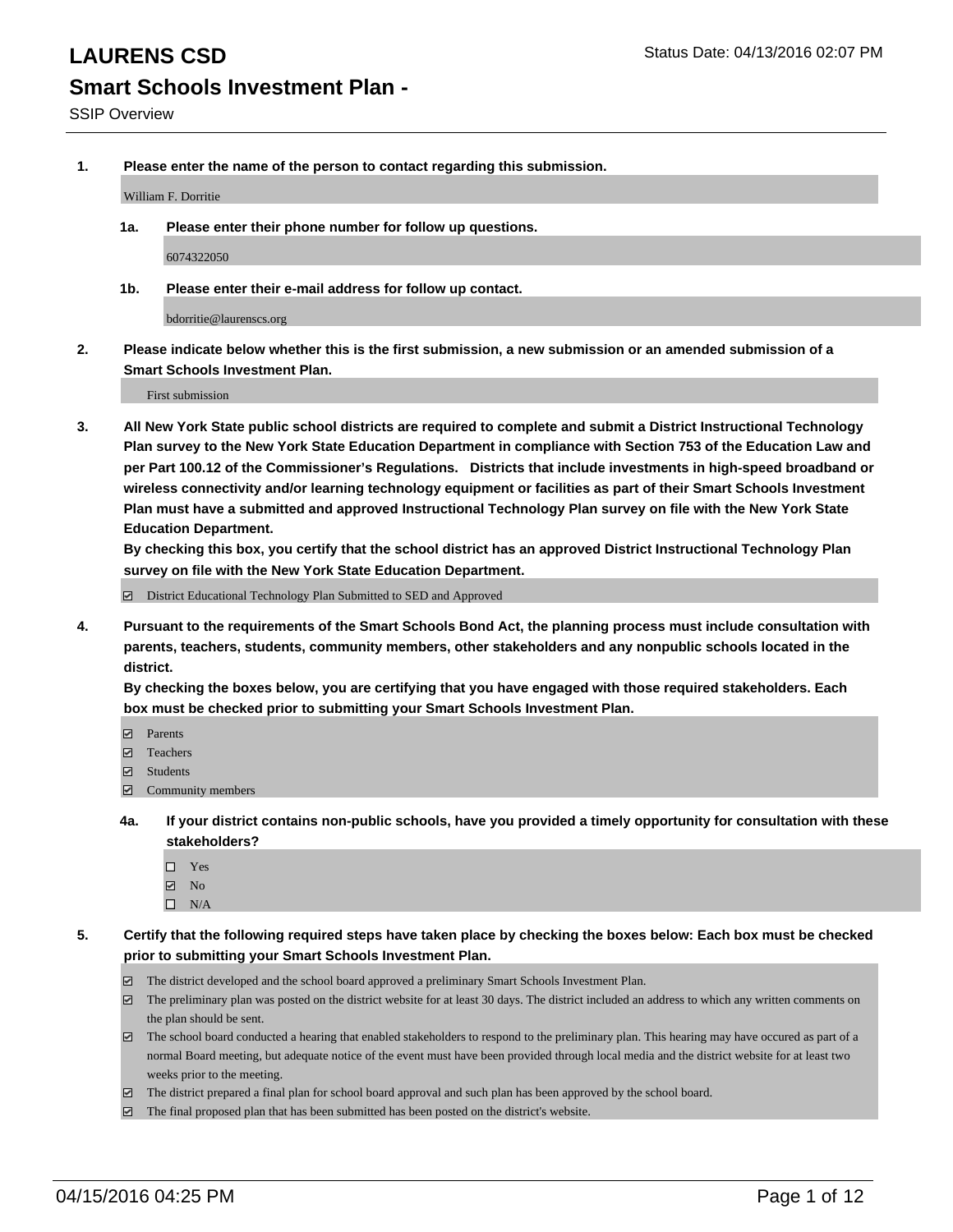SSIP Overview

**5a. Please upload the proposed Smart Schools Investment Plan (SSIP) that was posted on the district's website. Note that this should be different than your recently submitted Educational Technology Survey. The Final SSIP, as approved by the School Board, should also be posted on the website and remain there during the course of the projects contained therein.**

Smart Schools Bond Act PP.pptx Laurens 2nd approved.docx

**6. Please enter an estimate of the total number of students and staff that will benefit from this Smart Schools Investment Plan based on the cumulative projects submitted to date.**

377

**7. An LEA/School District may partner with one or more other LEA/School Districts to form a consortium to pool Smart Schools Bond Act funds for a project that meets all other Smart School Bond Act requirements. Each school district participating in the consortium will need to file an approved Smart Schools Investment Plan for the project and submit a signed Memorandum of Understanding that sets forth the details of the consortium including the roles of each respective district.**

 $\Box$  The district plans to participate in a consortium to partner with other school district(s) to implement a Smart Schools project.

**8. Please enter the name and 6-digit SED Code for each LEA/School District participating in the Consortium.**

| Partner LEA/District | <b>ISED BEDS Code</b> |
|----------------------|-----------------------|
| (No Response)        | (No Response)         |

**9. Please upload a signed Memorandum of Understanding with all of the participating Consortium partners.**

(No Response)

**10. Your district's Smart Schools Bond Act Allocation is:**

\$489,555

**11. Enter the budget sub-allocations by category that you are submitting for approval at this time. If you are not budgeting SSBA funds for a category, please enter 0 (zero.) If the value entered is \$0, you will not be required to complete that survey question.**

|                                       | Sub-<br>Allocations |
|---------------------------------------|---------------------|
| School Connectivity                   | 142,320             |
| Connectivity Projects for Communities | 0                   |
| <b>Classroom Technology</b>           | 0                   |
| Pre-Kindergarten Classrooms           | 0                   |
| Replace Transportable Classrooms      | O                   |
| High-Tech Security Features           | 338,400             |
| Totals:                               | 480,720.00          |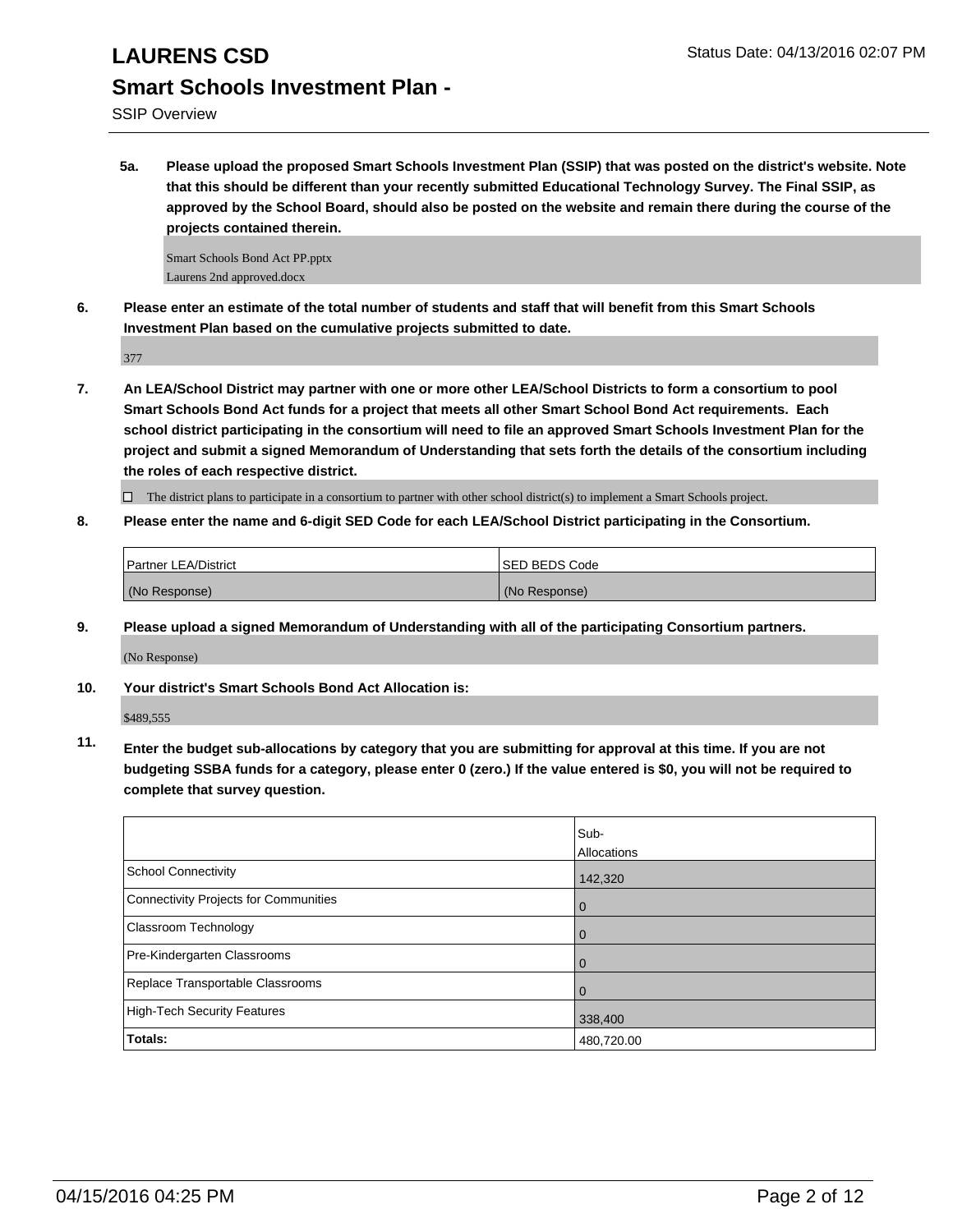School Connectivity

- **1. In order for students and faculty to receive the maximum benefit from the technology made available under the Smart Schools Bond Act, their school buildings must possess sufficient connectivity infrastructure to ensure that devices can be used during the school day. Smart Schools Investment Plans must demonstrate that:**
	- **sufficient infrastructure that meets the Federal Communications Commission's 100 Mbps per 1,000 students standard currently exists in the buildings where new devices will be deployed, or**
	- **is a planned use of a portion of Smart Schools Bond Act funds, or**
	- **is under development through another funding source.**

**Smart Schools Bond Act funds used for technology infrastructure or classroom technology investments must increase the number of school buildings that meet or exceed the minimum speed standard of 100 Mbps per 1,000 students and staff within 12 months. This standard may be met on either a contracted 24/7 firm service or a "burstable" capability. If the standard is met under the burstable criteria, it must be:**

**1. Specifically codified in a service contract with a provider, and**

**2. Guaranteed to be available to all students and devices as needed, particularly during periods of high demand, such as computer-based testing (CBT) periods.**

**Please describe how your district already meets or is planning to meet this standard within 12 months of plan submission.**

The school district is already exceeding the FCC minimum speed standard.

- **1a. If a district believes that it will be impossible to meet this standard within 12 months, it may apply for a waiver of this requirement, as described on the Smart Schools website. The waiver must be filed and approved by SED prior to submitting this survey.**
	- □ By checking this box, you are certifying that the school district has an approved waiver of this requirement on file with the New York State Education Department.
- **2. Connectivity Speed Calculator (Required)**

|                         | Number of<br><b>Students</b> | Multiply by<br>100 Kbps | Divide by 1000 Current Speed<br>to Convert to<br>Required<br>Speed in Mb | lin Mb | Expected<br>Speed to be<br>Attained Within Required<br>12 Months | <b>Expected Date</b><br>When<br>Speed<br>Will be<br>Met |
|-------------------------|------------------------------|-------------------------|--------------------------------------------------------------------------|--------|------------------------------------------------------------------|---------------------------------------------------------|
| <b>Calculated Speed</b> | 332                          | 33,200                  | 33.2                                                                     | 233    | 233                                                              | <b>NA</b>                                               |

## **3. Briefly describe how you intend to use Smart Schools Bond Act funds for high-speed broadband and/or wireless connectivity projects in school buildings.**

We hope to use SSBA funds to install an internal wireless controller and any associated infrastructure that is deemed necessary by our engineers and architects.

The District had a "Technology Condition Survey Report" completed by King and King Architects. The following items were deemed as "Priority 1" (High) needs that will be addressed with Smart Schools Bond Act funding:

1. WLAN CAT 6A Cabling for wireless access points.

2. WLAN expansion/upgrade for 44 spaces, includes upgrade of WAPs, expansion of coverage to builidng exterior, wireless controller and switch ports.

3. District Wide SMS (Access Control Components)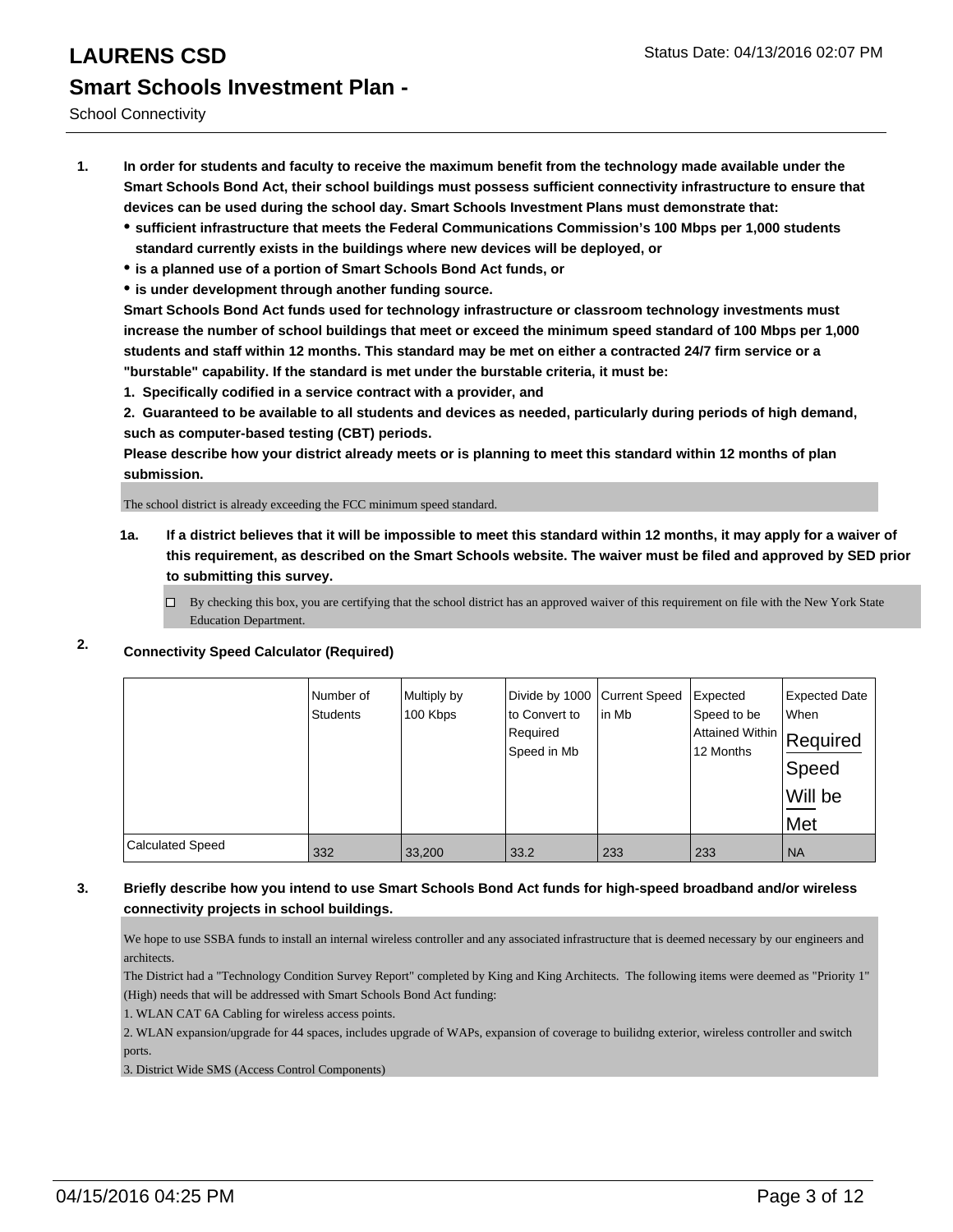School Connectivity

**4. Briefly describe the linkage between the district's District Instructional Technology Plan and the proposed projects. (There should be a link between your response to this question and your response to Question 1 in Part E. Curriculum and Instruction "What are the district's plans to use digital connectivity and technology to improve teaching and learning?)**

One of the goals stated in our RIC-approved technology plan is the improvement of wireless connectivity throughout the school building. By improving connectivity, students and teachers will have access to online resources in all classrooms as opposed to in certain parts of the building.

**5. If the district wishes to have students and staff access the Internet from wireless devices within the school building, or in close proximity to it, it must first ensure that it has a robust Wi-Fi network in place that has sufficient bandwidth to meet user demand.**

**Please describe how you have quantified this demand and how you plan to meet this demand.**

The District has upgraded its bandwidth significantly and has determined that our network can handle the increased load associated with more wireless devices connecting to the network.

**6. As indicated on Page 5 of the guidance, the Office of Facilities Planning will have to conduct a preliminary review of all capital projects, including connectivity projects.**

| Project Number     |  |
|--------------------|--|
| 47-08-01-0-001-017 |  |
|                    |  |

**7. Certain high-tech security and connectivity infrastructure projects may be eligible for an expedited review process as determined by the Office of Facilities Planning.**

**Was your project deemed eligible for streamlined review?**

No

**8. Include the name and license number of the architect or engineer of record.**

| <b>Name</b>                     | License Number |
|---------------------------------|----------------|
| <b>King and King Architects</b> | 15925          |

**9. If you are submitting an allocation for School Connectivity complete this table. Note that the calculated Total at the bottom of the table must equal the Total allocation for this category that you entered in the SSIP Overview overall budget.** 

|                                                   | Sub-<br><b>Allocation</b> |
|---------------------------------------------------|---------------------------|
| Network/Access Costs                              | 72,000                    |
| <b>Outside Plant Costs</b>                        | (No Response)             |
| <b>School Internal Connections and Components</b> | 46,600                    |
| Professional Services                             | (No Response)             |
| Testing                                           | (No Response)             |
| <b>Other Upfront Costs</b>                        | (No Response)             |
| Other Costs                                       | 23,720                    |
| Totals:                                           | 142,320.00                |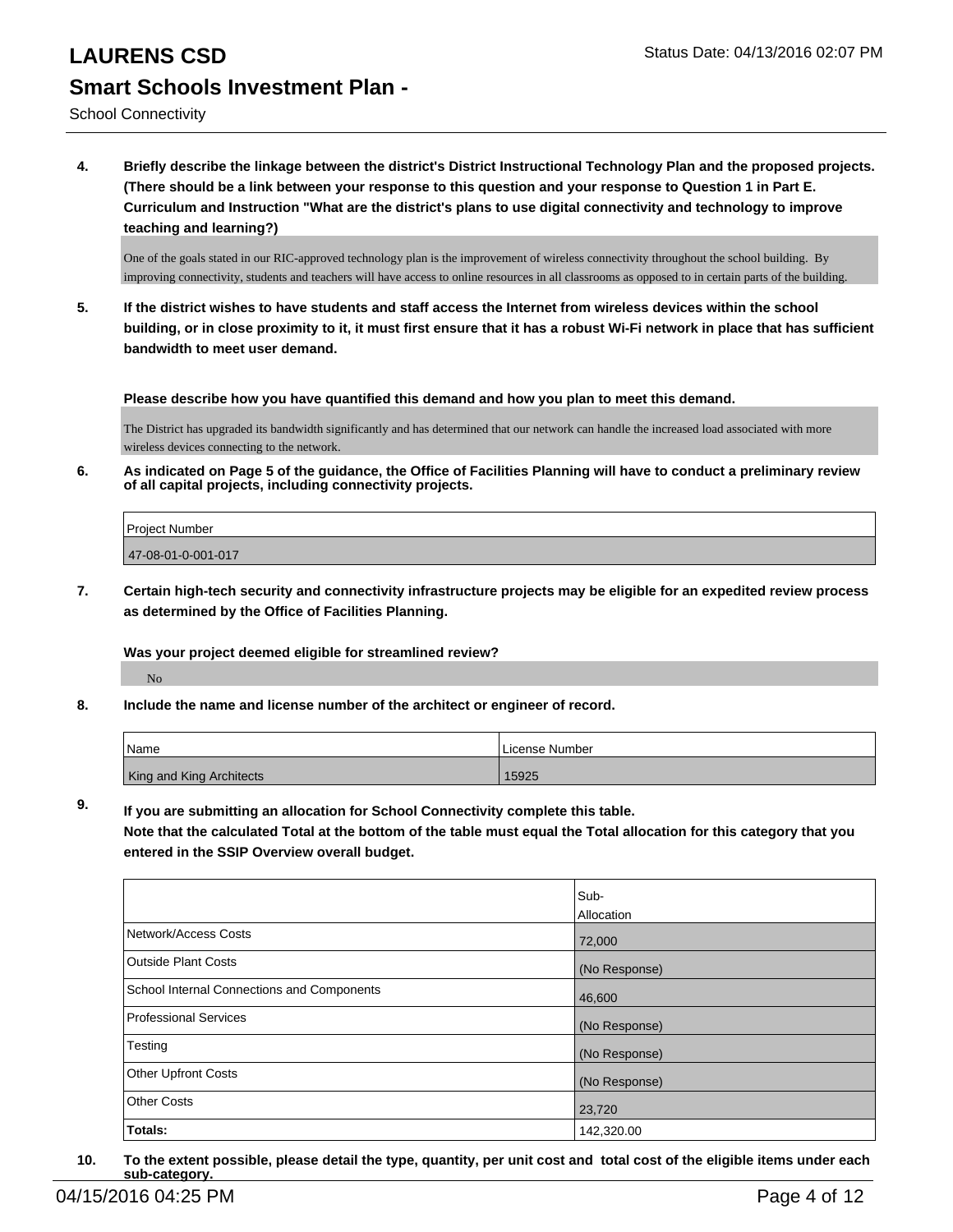School Connectivity

| Select the allowable expenditure | Item to be purchased | Quantity      | Cost per Item | <b>Total Cost</b> |
|----------------------------------|----------------------|---------------|---------------|-------------------|
| ∣type.                           |                      |               |               |                   |
| Repeat to add another item under |                      |               |               |                   |
| each type.                       |                      |               |               |                   |
| (No Response)                    | (No Response)        | (No Response) | (No Response) | (No Response)     |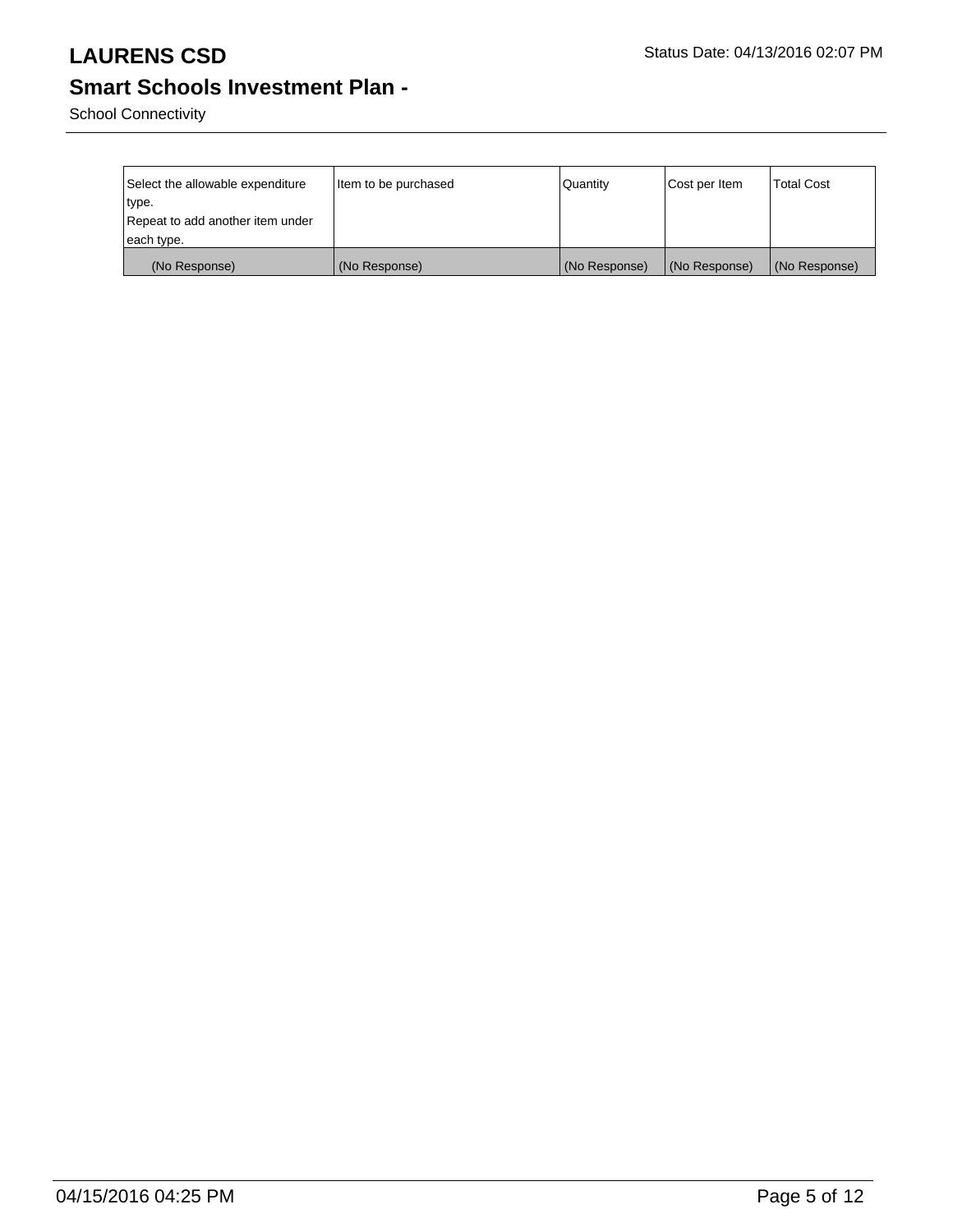Community Connectivity (Broadband and Wireless)

**1. Briefly describe how you intend to use Smart Schools Bond Act funds for high-speed broadband and/or wireless connectivity projects in the community.**

(No Response)

**2. Please describe how the proposed project(s) will promote student achievement and increase student and/or staff access to the Internet in a manner that enhances student learning and/or instruction outside of the school day and/or school building.**

(No Response)

**3. Community connectivity projects must comply with all the necessary local building codes and regulations (building and related permits are not required prior to plan submission).**

 $\Box$  I certify that we will comply with all the necessary local building codes and regulations.

**4. Please describe the physical location of the proposed investment.**

(No Response)

**5. Please provide the initial list of partners participating in the Community Connectivity Broadband Project, along with their Federal Tax Identification (Employer Identification) number.**

| <b>Project Partners</b> | <b>IFederal ID#</b> |
|-------------------------|---------------------|
| (No Response)           | (No Response)       |

**6. If you are submitting an allocation for Community Connectivity, complete this table.**

**Note that the calculated Total at the bottom of the table must equal the Total allocation for this category that you entered in the SSIP Overview overall budget.**

|                                    | Sub-Allocation |
|------------------------------------|----------------|
| Network/Access Costs               | (No Response)  |
| Outside Plant Costs                | (No Response)  |
| <b>Tower Costs</b>                 | (No Response)  |
| <b>Customer Premises Equipment</b> | (No Response)  |
| Professional Services              | (No Response)  |
| Testing                            | (No Response)  |
| <b>Other Upfront Costs</b>         | (No Response)  |
| <b>Other Costs</b>                 | (No Response)  |
| Totals:                            |                |

| Select the allowable expenditure | Item to be purchased | Quantity      | Cost per Item | <b>Total Cost</b> |
|----------------------------------|----------------------|---------------|---------------|-------------------|
| type.                            |                      |               |               |                   |
| Repeat to add another item under |                      |               |               |                   |
| each type.                       |                      |               |               |                   |
| (No Response)                    | (No Response)        | (No Response) | (No Response) | (No Response)     |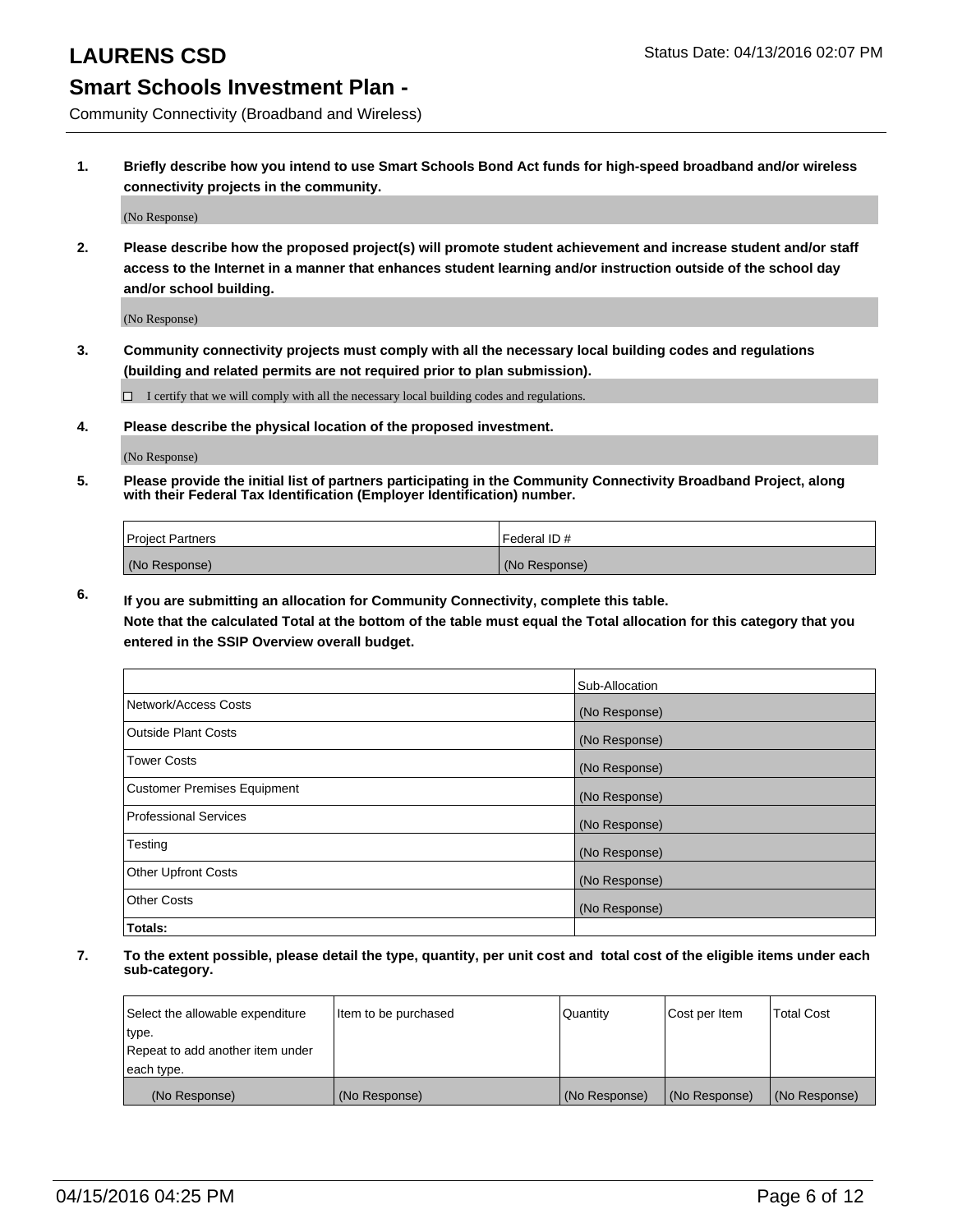## Classroom Learning Technology

**1. In order for students and faculty to receive the maximum benefit from the technology made available under the Smart Schools Bond Act, their school buildings must possess sufficient connectivity infrastructure to ensure that devices can be used during the school day. Smart Schools Investment Plans must demonstrate that sufficient infrastructure that meets the Federal Communications Commission's 100 Mbps per 1,000 students standard currently exists in the buildings where new devices will be deployed, or is a planned use of a portion of Smart Schools Bond Act funds, or is under development through another funding source.**

**Smart Schools Bond Act funds used for technology infrastructure or classroom technology investments must increase the number of school buildings that meet or exceed the minimum speed standard of 100 Mbps per 1,000 students and staff within 12 months. This standard may be met on either a contracted 24/7 firm service or a "burstable" capability. If the standard is met under the burstable criteria, it must be:**

**1. Specifically codified in a service contract with a provider, and**

**2. Guaranteed to be available to all students and devices as needed, particularly during periods of high demand, such as computer-based testing (CBT) periods.**

**Please describe how your district already meets or is planning to meet this standard within 12 months of plan submission.**

(No Response)

**1a. If a district believes that it will be impossible to meet this standard within 12 months, it may apply for a waiver of this requirement, as described on the Smart Schools website. The waiver must be filed and approved by SED prior to submitting this survey.**

 $\Box$  By checking this box, you are certifying that the school district has an approved waiver of this requirement on file with the New York State Education Department.

## **2. Connectivity Speed Calculator (Required)**

|                         | Number of<br><b>Students</b> | Multiply by<br>100 Kbps | Divide by 1000<br>to Convert to<br>Required<br>Speed in Mb | <b>Current Speed</b><br>lin Mb | Expected<br>Speed to be<br> Attained Within   Required<br>12 Months | <b>Expected Date</b><br>When<br>Speed<br>Will be<br>Met |
|-------------------------|------------------------------|-------------------------|------------------------------------------------------------|--------------------------------|---------------------------------------------------------------------|---------------------------------------------------------|
| <b>Calculated Speed</b> | (No<br>Response)             | (No Response)           | (No<br>Response)                                           | (No<br>Response)               | (No<br>Response)                                                    | (No<br>Response)                                        |
| <b>Totals:</b>          |                              |                         |                                                            |                                |                                                                     |                                                         |

**3. If the district wishes to have students and staff access the Internet from wireless devices within the school building, or in close proximity to it, it must first ensure that it has a robust Wi-Fi network in place that has sufficient bandwidth to meet user demand.**

**Please describe how you have quantified this demand and how you plan to meet this demand.**

(No Response)

**4. All New York State public school districts are required to complete and submit an Instructional Technology Plan survey to the New York State Education Department in compliance with Section 753 of the Education Law and per Part 100.12 of the Commissioner's Regulations.**

**Districts that include educational technology purchases as part of their Smart Schools Investment Plan must have a submitted and approved Instructional Technology Plan survey on file with the New York State Education Department.**

By checking this box, you are certifying that the school district has an approved Instructional Technology Plan survey on file with the New York State Education Department.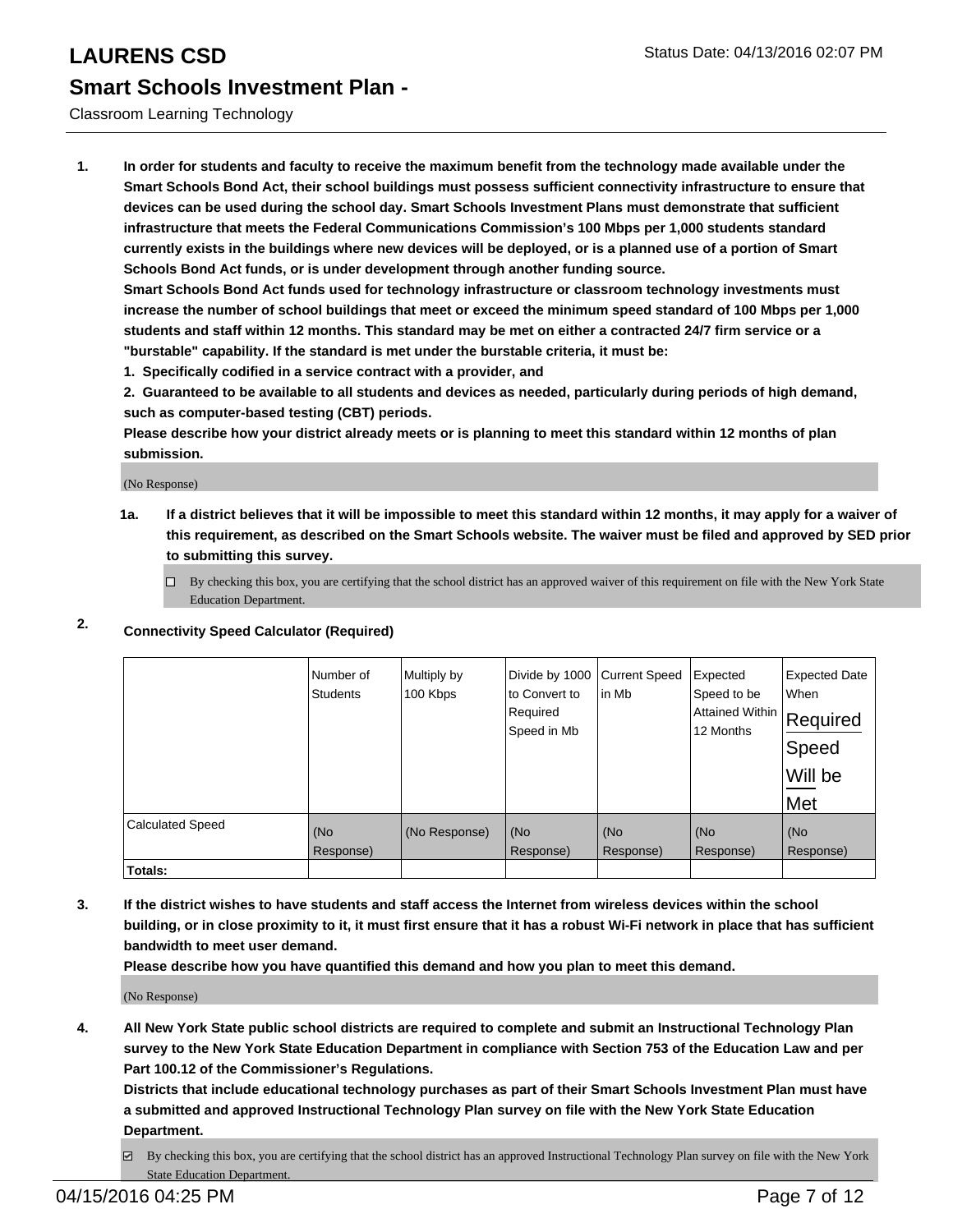Classroom Learning Technology

**5. Describe the devices you intend to purchase and their compatibility with existing or planned platforms or systems. Specifically address the adequacy of each facility's electrical, HVAC and other infrastructure necessary to install and support the operation of the planned technology.**

(No Response)

- **6. Describe how the proposed technology purchases will:**
	- **> enhance differentiated instruction;**
	- **> expand student learning inside and outside the classroom;**
	- **> benefit students with disabilities and English language learners; and**
	- **> contribute to the reduction of other learning gaps that have been identified within the district.**

**The expectation is that districts will place a priority on addressing the needs of students who struggle to succeed in a rigorous curriculum. Responses in this section should specifically address this concern and align with the district's Instructional Technology Plan (in particular Question 2 of E. Curriculum and Instruction: "Does the district's instructional technology plan address the needs of students with disabilities to ensure equitable access to instruction, materials and assessments?" and Question 3 of the same section: "Does the district's instructional technology plan address the provision of assistive technology specifically for students with disabilities to ensure access to and participation in the general curriculum?"**

(No Response)

**7. Where appropriate, briefly describe how the proposed technology purchases will enhance ongoing communication with parents and other stakeholders and help the district facilitate technology-based regional partnerships, including distance learning and other efforts.**

(No Response)

**8. Describe the district's plan to provide professional development to ensure that administrators, teachers and staff can employ the technology purchased to enhance instruction successfully.**

**Note: This response should be aligned and expanded upon in accordance with your district's response to Question 1 of F. Professional Development of your Instructional Technology Plan: "Please provide a summary of professional development offered to teachers and staff, for the time period covered by this plan, to support technology to enhance teaching and learning. Please include topics, audience and method of delivery within your summary."**

(No Response)

- **9. Districts must contact the SUNY/CUNY teacher preparation program that supplies the largest number of the district's new teachers to request advice on innovative uses and best practices at the intersection of pedagogy and educational technology.**
	- $\Box$  By checking this box, you certify that you have contacted the SUNY/CUNY teacher preparation program that supplies the largest number of your new teachers to request advice on these issues.
- **10. A district whose Smart Schools Investment Plan proposes the purchase of technology devices and other hardware must account for nonpublic schools in the district.**

**Are there nonpublic schools within your school district?**

□ Yes

- $\boxdot$  No
- **11. Nonpublic Classroom Technology Loan Calculator The Smart Schools Bond Act provides that any Classroom Learning Technology purchases made using Smart**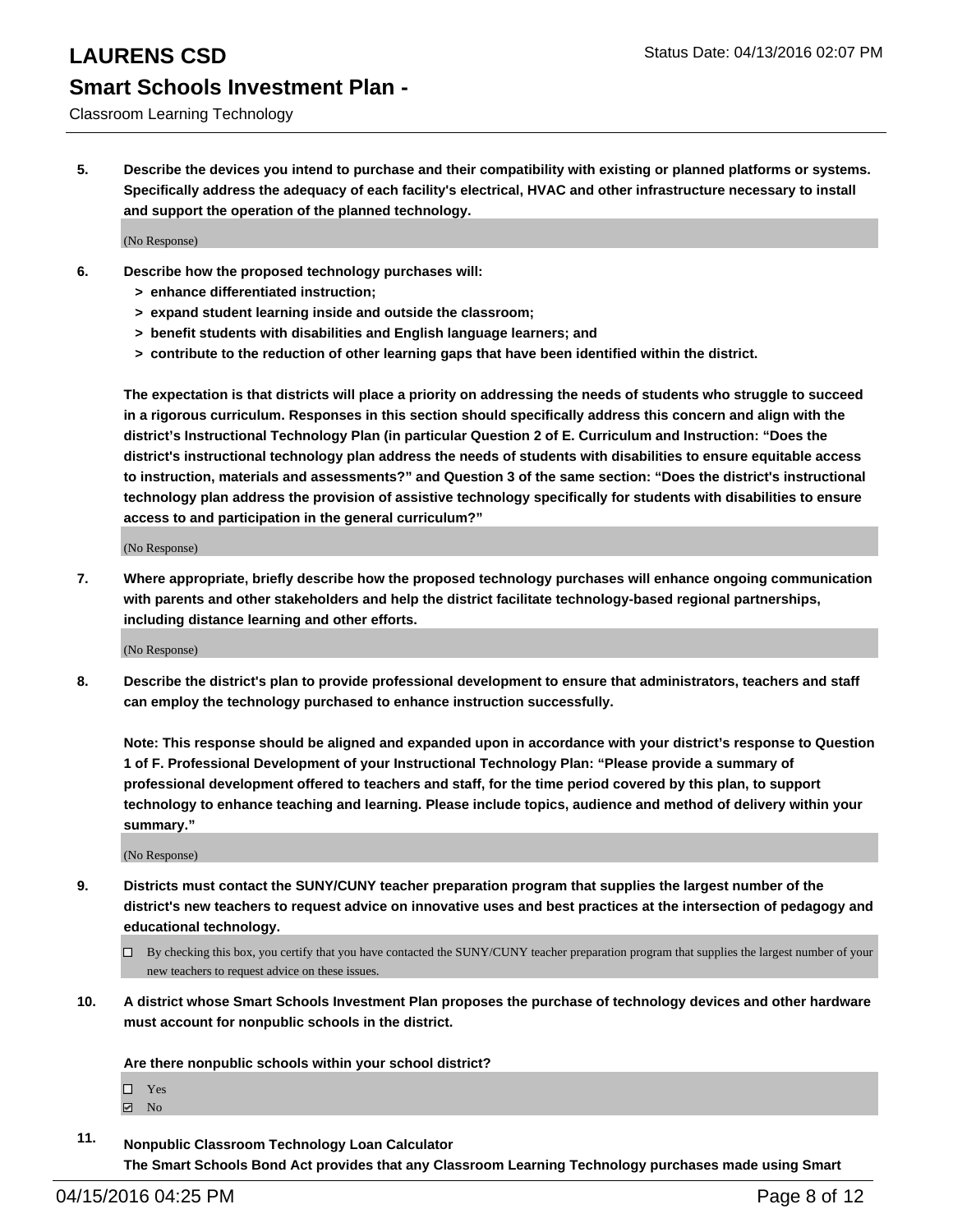Classroom Learning Technology

**Schools funds shall be lent, upon request, to nonpublic schools in the district. However, no school district shall be required to loan technology in amounts greater than the total obtained and spent on technology pursuant to the Smart Schools Bond Act and the value of such loan may not exceed the total of \$250 multiplied by the nonpublic school enrollment in the base year at the time of enactment. See:**

**http://www.p12.nysed.gov/mgtserv/smart\_schools/docs/Smart\_Schools\_Bond\_Act\_Guidance\_04.27.15\_Final.pdf.**

|                                       | 1. Classroom<br>Technology<br>Sub-allocation | 12. Public<br>Enrollment<br>$(2014-15)$ | 3. Nonpublic<br><b>Enrollment</b><br>$(2014 - 15)$                                            | 4. Sum of<br>Public and<br>Nonpublic<br>Enrollment | 15. Total Per<br>Pupil Sub-<br>lallocation | 6. Total<br>Nonpublic Loan<br>Amount |
|---------------------------------------|----------------------------------------------|-----------------------------------------|-----------------------------------------------------------------------------------------------|----------------------------------------------------|--------------------------------------------|--------------------------------------|
| Calculated Nonpublic Loan<br>  Amount |                                              |                                         | (No Response)   (No Response)   (No Response)   (No Response)   (No Response)   (No Response) |                                                    |                                            |                                      |

**12. To ensure the sustainability of technology purchases made with Smart Schools funds, districts must demonstrate a long-term plan to maintain and replace technology purchases supported by Smart Schools Bond Act funds. This sustainability plan shall demonstrate a district's capacity to support recurring costs of use that are ineligible for Smart Schools Bond Act funding such as device maintenance, technical support, Internet and wireless fees, maintenance of hotspots, staff professional development, building maintenance and the replacement of incidental items. Further, such a sustainability plan shall include a long-term plan for the replacement of purchased devices and equipment at the end of their useful life with other funding sources.**

 $\boxtimes$  By checking this box, you certify that the district has a sustainability plan as described above.

**13. Districts must ensure that devices purchased with Smart Schools Bond funds will be distributed, prepared for use, maintained and supported appropriately. Districts must maintain detailed device inventories in accordance with generally accepted accounting principles.**

By checking this box, you certify that the district has a distribution and inventory management plan and system in place.

**14. If you are submitting an allocation for Classroom Learning Technology complete this table. Note that the calculated Total at the bottom of the table must equal the Total allocation for this category that you entered in the SSIP Overview overall budget.**

|                          | Sub-Allocation |
|--------------------------|----------------|
| Interactive Whiteboards  | (No Response)  |
| <b>Computer Servers</b>  | (No Response)  |
| <b>Desktop Computers</b> | (No Response)  |
| Laptop Computers         | (No Response)  |
| <b>Tablet Computers</b>  | (No Response)  |
| Other Costs              | (No Response)  |
| Totals:                  |                |

| Select the allowable expenditure | Item to be purchased | Quantity      | Cost per Item | <b>Total Cost</b> |
|----------------------------------|----------------------|---------------|---------------|-------------------|
| type.                            |                      |               |               |                   |
| Repeat to add another item under |                      |               |               |                   |
| each type.                       |                      |               |               |                   |
| (No Response)                    | (No Response)        | (No Response) | (No Response) | (No Response)     |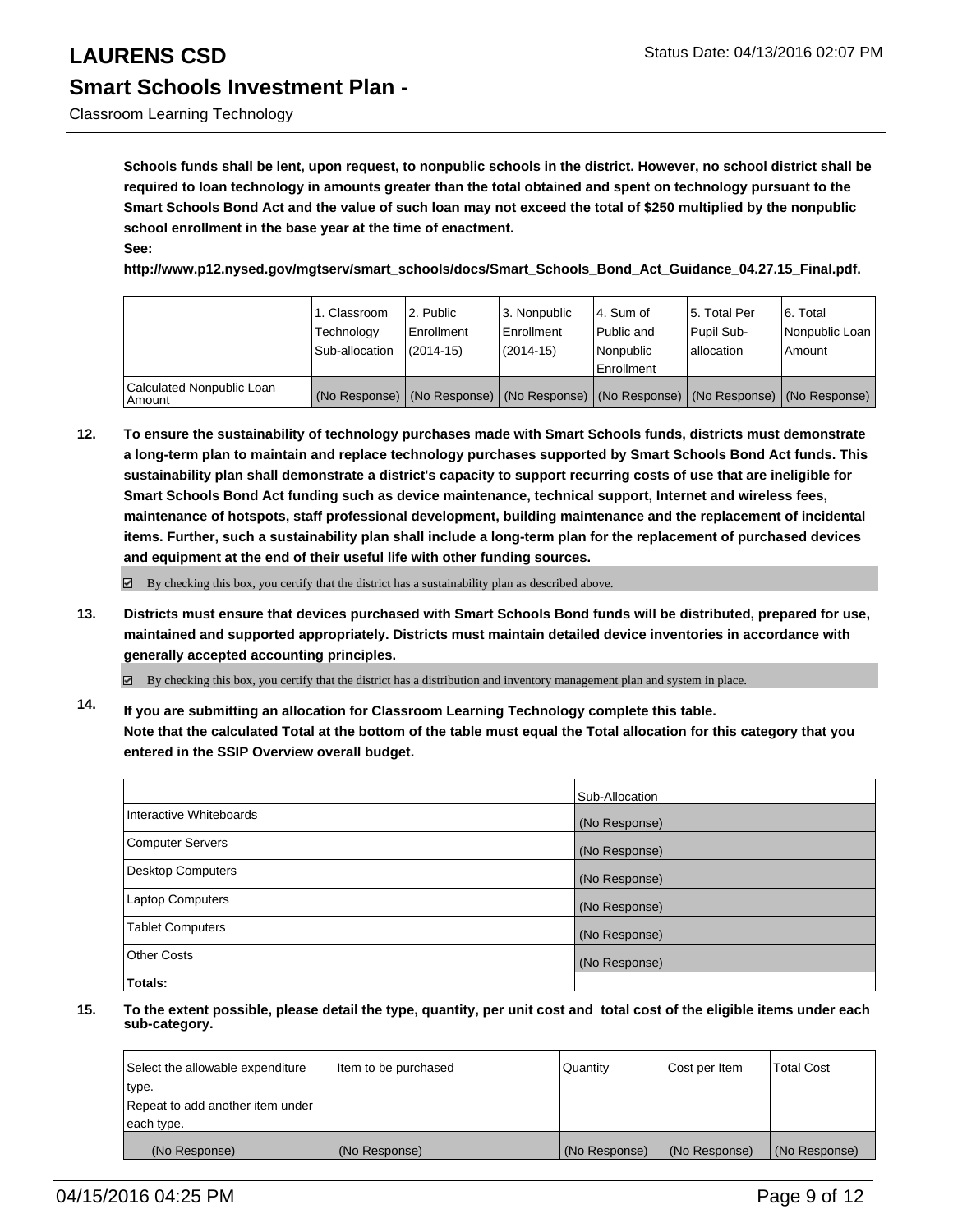### Pre-Kindergarten Classrooms

**1. Provide information regarding how and where the district is currently serving pre-kindergarten students and justify the need for additional space with enrollment projections over 3 years.**

(No Response)

- **2. Describe the district's plan to construct, enhance or modernize education facilities to accommodate prekindergarten programs. Such plans must include:**
	- **Specific descriptions of what the district intends to do to each space;**
	- **An affirmation that pre-kindergarten classrooms will contain a minimum of 900 square feet per classroom;**
	- **The number of classrooms involved;**
	- **The approximate construction costs per classroom; and**
	- **Confirmation that the space is district-owned or has a long-term lease that exceeds the probable useful life of the improvements.**

(No Response)

**3. Smart Schools Bond Act funds may only be used for capital construction costs. Describe the type and amount of additional funds that will be required to support ineligible ongoing costs (e.g. instruction, supplies) associated with any additional pre-kindergarten classrooms that the district plans to add.**

(No Response)

**4. All plans and specifications for the erection, repair, enlargement or remodeling of school buildings in any public school district in the State must be reviewed and approved by the Commissioner. Districts that plan capital projects using their Smart Schools Bond Act funds will undergo a Preliminary Review Process by the Office of Facilities Planning.**

| Project Number |  |
|----------------|--|
| (No Response)  |  |

**5. If you have made an allocation for Pre-Kindergarten Classrooms, complete this table. Note that the calculated Total at the bottom of the table must equal the Total allocation for this category that you**

**entered in the SSIP Overview overall budget.**

|                                          | Sub-Allocation |
|------------------------------------------|----------------|
| Construct Pre-K Classrooms               | (No Response)  |
| Enhance/Modernize Educational Facilities | (No Response)  |
| Other Costs                              | (No Response)  |
| Totals:                                  |                |

| Select the allowable expenditure | Item to be purchased | Quantity      | Cost per Item | <b>Total Cost</b> |
|----------------------------------|----------------------|---------------|---------------|-------------------|
| type.                            |                      |               |               |                   |
| Repeat to add another item under |                      |               |               |                   |
| each type.                       |                      |               |               |                   |
| (No Response)                    | (No Response)        | (No Response) | (No Response) | (No Response)     |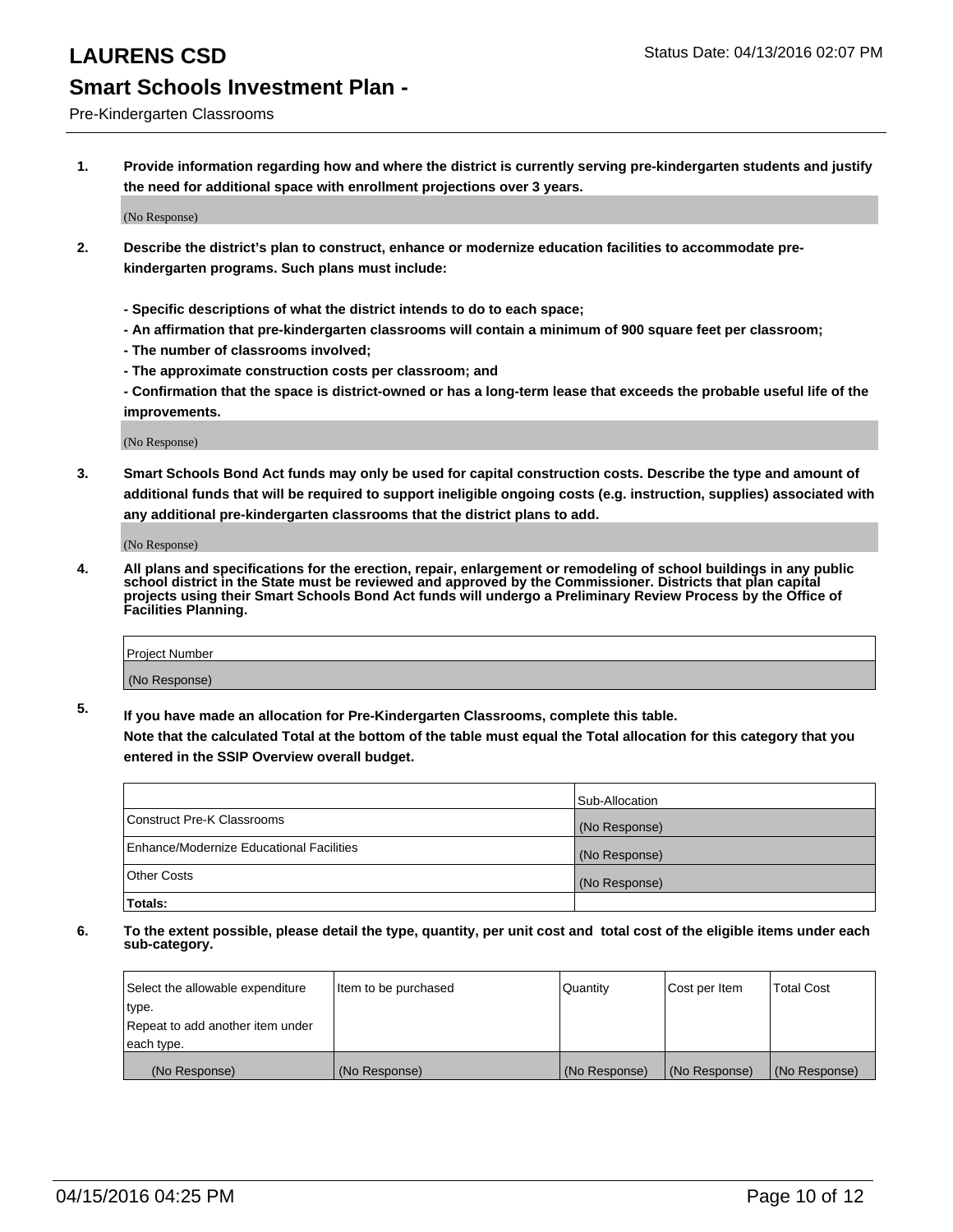Replace Transportable Classrooms

**1. Describe the district's plan to construct, enhance or modernize education facilities to provide high-quality instructional space by replacing transportable classrooms.**

(No Response)

**2. All plans and specifications for the erection, repair, enlargement or remodeling of school buildings in any public school district in the State must be reviewed and approved by the Commissioner. Districts that plan capital projects using their Smart Schools Bond Act funds will undergo a Preliminary Review Process by the Office of Facilities Planning.**

| Project Number |  |
|----------------|--|
| (No Response)  |  |

**3. For large projects that seek to blend Smart Schools Bond Act dollars with other funds, please note that Smart Schools Bond Act funds can be allocated on a pro rata basis depending on the number of new classrooms built that directly replace transportable classroom units.**

**If a district seeks to blend Smart Schools Bond Act dollars with other funds describe below what other funds are being used and what portion of the money will be Smart Schools Bond Act funds.**

(No Response)

**4. If you have made an allocation for Replace Transportable Classrooms, complete this table. Note that the calculated Total at the bottom of the table must equal the Total allocation for this category that you entered in the SSIP Overview overall budget.**

|                                                | Sub-Allocation |
|------------------------------------------------|----------------|
| Construct New Instructional Space              | (No Response)  |
| Enhance/Modernize Existing Instructional Space | (No Response)  |
| <b>Other Costs</b>                             | (No Response)  |
| Totals:                                        |                |

| Select the allowable expenditure | Item to be purchased | <b>Quantity</b> | Cost per Item | <b>Total Cost</b> |
|----------------------------------|----------------------|-----------------|---------------|-------------------|
| type.                            |                      |                 |               |                   |
| Repeat to add another item under |                      |                 |               |                   |
| each type.                       |                      |                 |               |                   |
| (No Response)                    | (No Response)        | (No Response)   | (No Response) | (No Response)     |